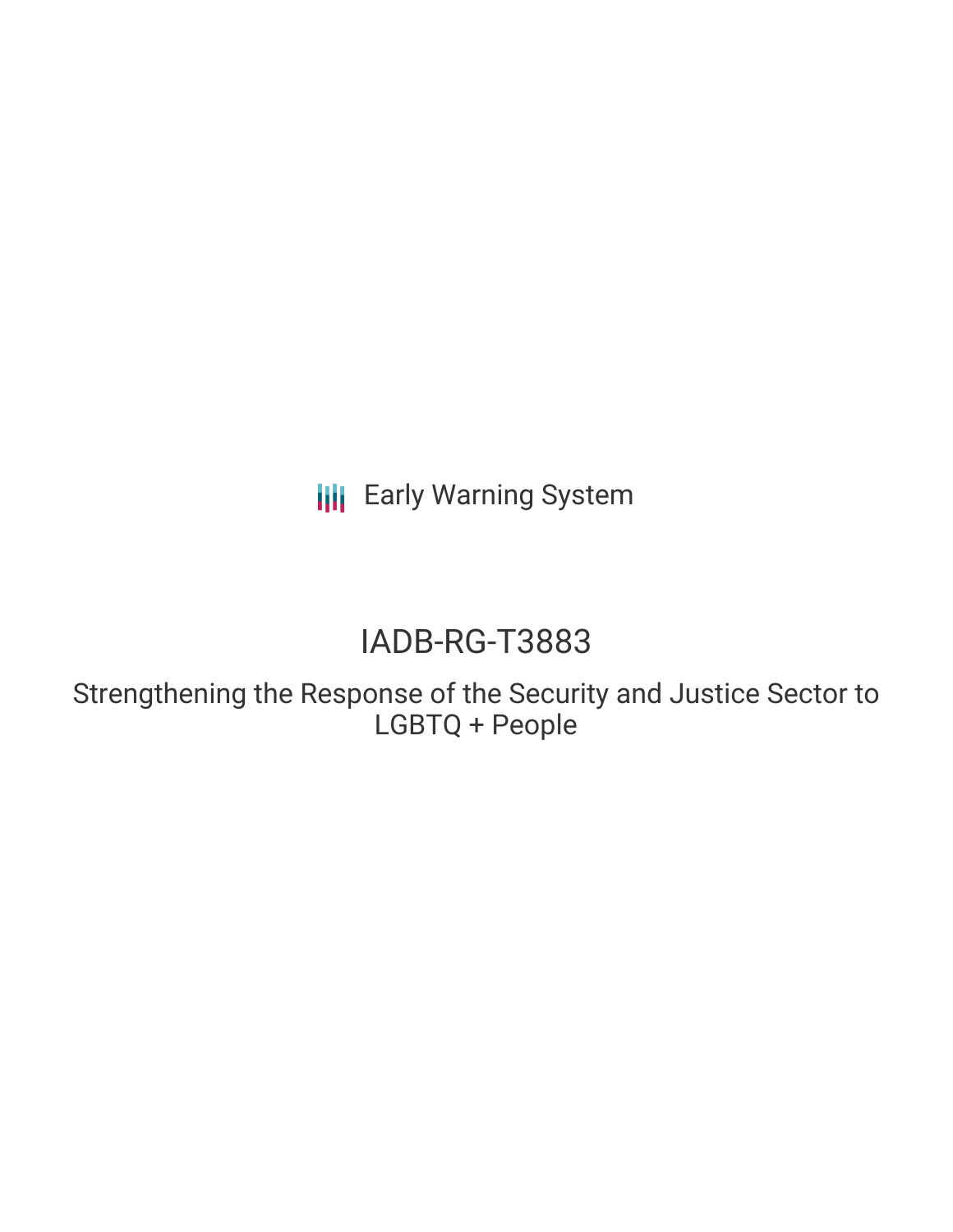

### **Quick Facts**

| <b>Financial Institutions</b>  | Inter-American Development Bank (IADB)    |
|--------------------------------|-------------------------------------------|
| <b>Status</b>                  | Approved                                  |
| <b>Bank Risk Rating</b>        | U                                         |
| <b>Borrower</b>                | Regional                                  |
| <b>Sectors</b>                 | Law and Government, Technical Cooperation |
| <b>Investment Type(s)</b>      | <b>Advisory Services, Grant</b>           |
| <b>Investment Amount (USD)</b> | $$0.15$ million                           |
| <b>Project Cost (USD)</b>      | $$0.15$ million                           |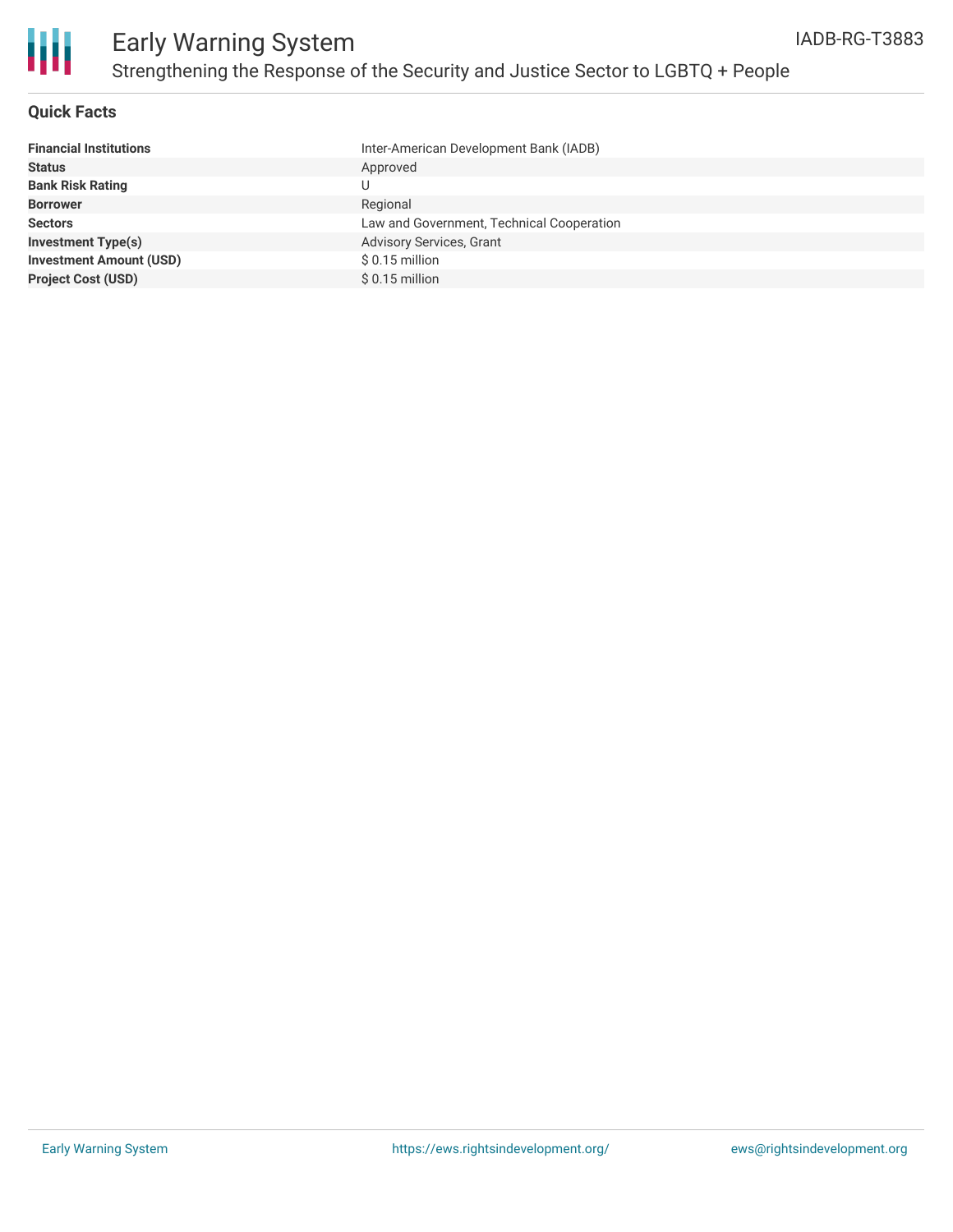

### **Project Description**

Strengthen the response of the security and justice sector (police, prosecution, and / or judiciary) to prevent violence against LGBTQ + people, and provide adequate attention in cases of victimization. In particular, this TC aims to: i) deepen the existing information on violence against LGBTQ + people and in particular, on their interactions with the institutions of the security and justice sector to identify the main challenges that these people face with said institutions, ii) Generate a standardized protocol model of care for LGBTQ + people to prevent violence and discrimination by security and justice institutions, and provide adequate services to these populations, and iii) generate regional spaces for dialogue and training for security personnel and justice on said protocol model.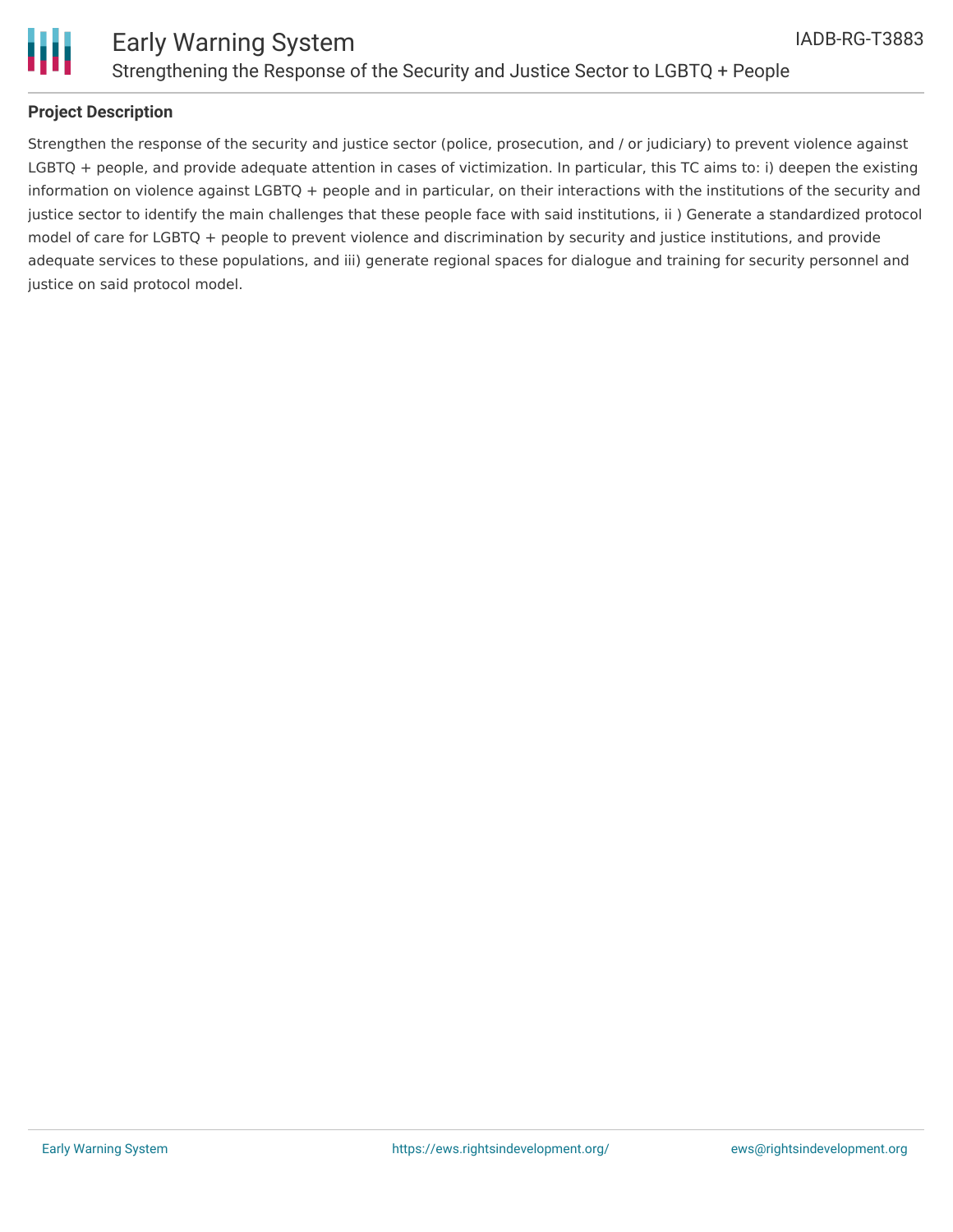

## Early Warning System Strengthening the Response of the Security and Justice Sector to LGBTQ + People

### **Investment Description**

• Inter-American Development Bank (IADB)